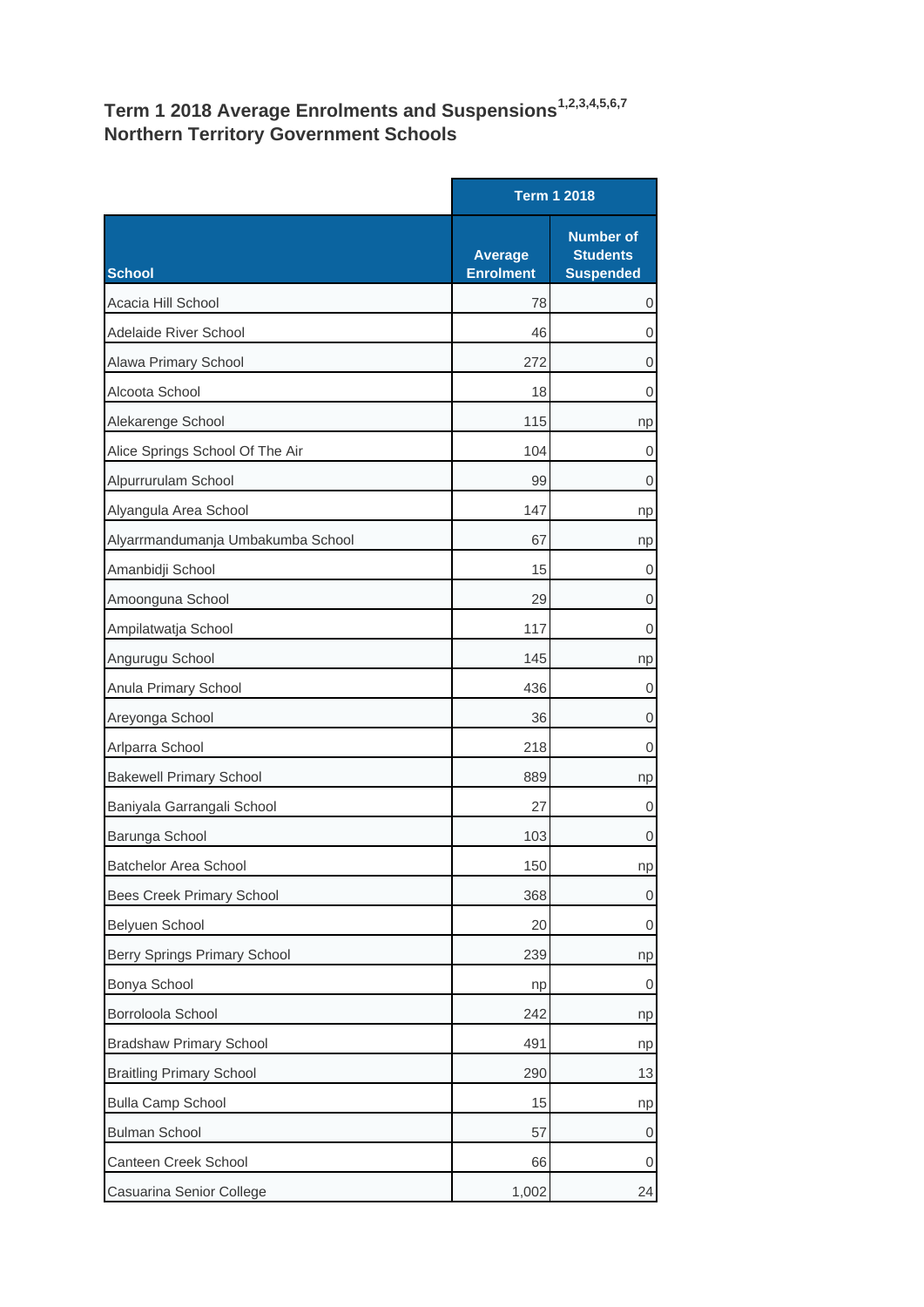| Casuarina Street Primary School | 401   | 0  |
|---------------------------------|-------|----|
| Centralian Middle School        | 332   | 33 |
| Centralian Senior College       | 369   | 35 |
| Clyde Fenton Primary School     | 211   | np |
| Darwin High School              | 1,315 | np |
| Darwin Middle School            | 829   | 23 |
| Douglas Daly School             | 16    | 0  |
| Dripstone Middle School         | 497   | 12 |
| <b>Driver Primary School</b>    | 545   | np |
| Dundee Beach School             | 21    | 0  |
| <b>Durack Primary School</b>    | 493   | np |
| <b>Elliott School</b>           | 69    | 0  |
| Epenarra School                 | 52    | np |
| <b>Finke School</b>             | 29    | 0  |
| Forrest Parade School           | 72    | 0  |
| Gapuwiyak School                | 219   | np |
| Gillen Primary School           | 248   | np |
| Girraween Primary School        | 498   | np |
| <b>Gray Primary School</b>      | 368   | np |
| Gunbalanya School               | 313   | np |
| Haasts Bluff School             | 30    | np |
| Harts Range School              | 71    | np |
| Henbury School                  | 131   | np |
| Howard Springs Primary School   | 267   | 0  |
| Humpty Doo Primary School       | 406   | np |
| Imanpa School                   | 13    | 0  |
| Jabiru Area School              | 224   | np |
| Jilkminggan School              | 86    | np |
| Jingili Primary School          | 340   | 0  |
| Kalkaringi School               | 169   | 0  |
| Karama Primary School           | 199   | np |
| Katherine High School           | 653   | 75 |
| Katherine School Of The Air     | 141   | 0  |
| Katherine South Primary School  | 394   | np |
| Kiana School                    | np    | 0  |
| Kintore Street School           | 53    | 0  |
| Lajamanu School                 | 212   | np |
| Laramba School                  | 67    | 0  |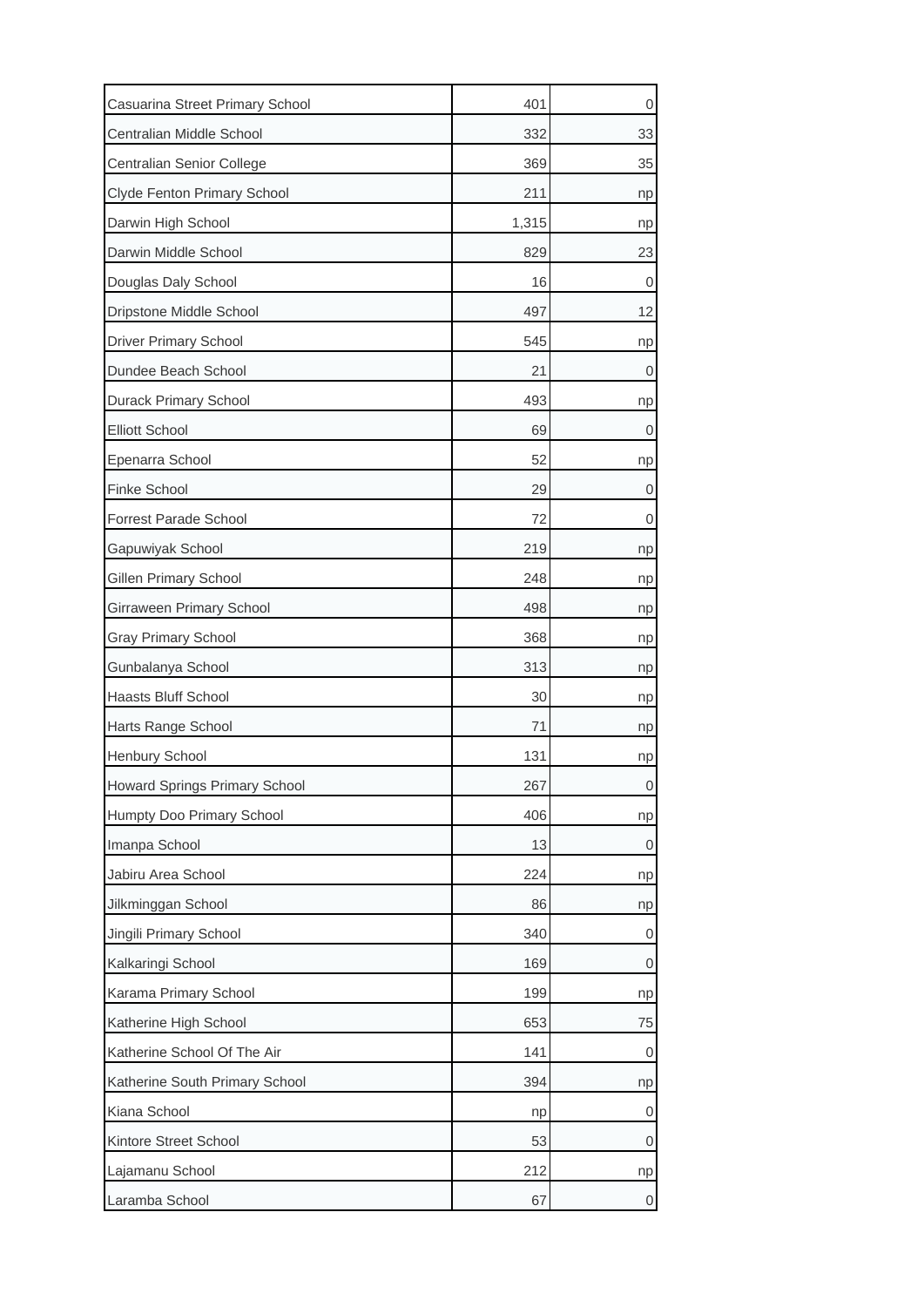| Larapinta Primary School                        | 392 | np |
|-------------------------------------------------|-----|----|
| Larrakeyah Primary School                       | 493 | 0  |
| Leanyer Primary School                          | 574 | np |
| Ludmilla Primary School                         | 94  | 0  |
| MacFarlane Primary School                       | 223 | 0  |
| Malak Primary School                            | 232 | np |
| Malak Re-engagement Centre                      | 71  | 0  |
| Mamaruni School                                 | 67  | 0  |
| Maningrida College                              | 658 | 0  |
| Manunda Terrace Primary School                  | 175 | 0  |
| Manyallaluk School                              | 25  | 0  |
| Mataranka School                                | 31  | 0  |
| Mbunghara School                                | np  | 0  |
| Middle Point School                             | 17  | 0  |
| Milikapiti School                               | 66  | 0  |
| Milingimbi School                               | 401 | 0  |
| Millner Primary School                          | 197 | np |
| Milyakburra School                              | 23  | 0  |
| Minyerri School                                 | 155 | 0  |
| Moil Primary School                             | 223 | np |
| Moulden Primary School                          | 311 | np |
| Mount Allan School                              | 70  | 0  |
| Mulga Bore School                               | 16  | 0  |
| Murray Downs School                             | 12  | 0  |
| Mutitjulu School                                | 45  | 0  |
| Nakara Primary School                           | 589 | np |
| Nemarluk School                                 | 155 | 0  |
| Neutral Junction School                         | 28  | 0  |
| Newcastle Waters School                         | 17  | 0  |
| Nganambala School                               | 30  | 0  |
| Nganmarriyanga School                           | 174 | np |
| Ngukurr School                                  | 303 | np |
| Nhulunbuy High School                           | 301 | np |
| Nhulunbuy Primary School                        | 424 | np |
| Nightcliff Middle School                        | 292 | np |
| <b>Nightcliff Primary School</b>                | 613 | 0  |
| Northern Territory School of Distance Education | 349 | 0  |
| Ntaria School                                   | 188 | 0  |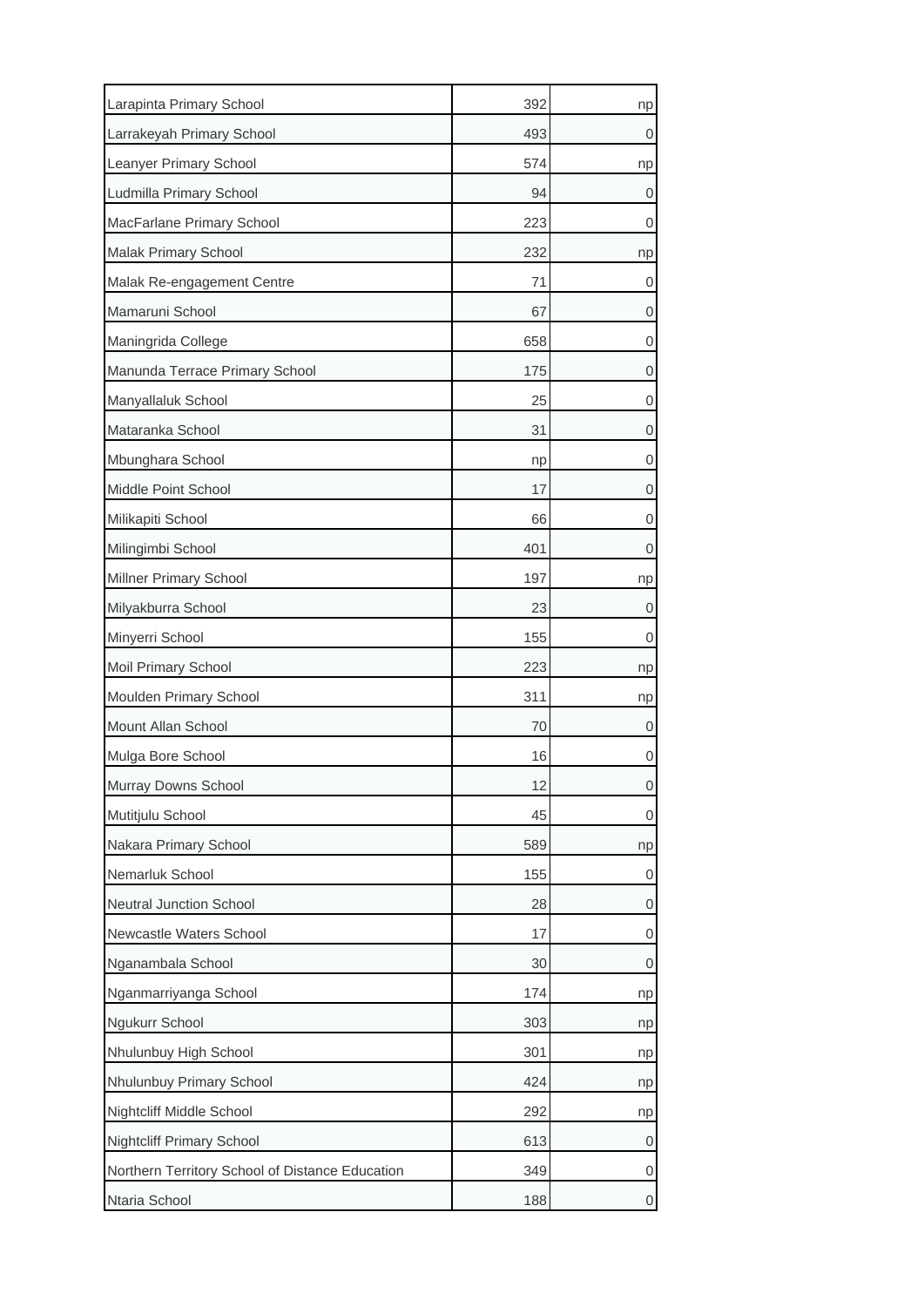| Numbulwar School                    | 185   | np |
|-------------------------------------|-------|----|
| Nyirripi School                     | 27    | 0  |
| Palmerston College                  | 1,145 | 75 |
| Papunya School                      | 143   | np |
| Parap Primary School                | 525   | 0  |
| Peppimenarti School                 | 49    | 0  |
| Pigeon Hole School                  | 25    | 0  |
| Pine Creek School                   | 32    | np |
| Pularumpi School                    | 62    | 0  |
| Ramingining School                  | 304   | np |
| Robinson River School               | 60    | 0  |
| Rockhampton Downs School            | 31    | 0  |
| Rosebery Primary School             | 590   | np |
| Ross Park Primary School            | 506   | 0  |
| Sadadeen Primary School             | 249   | np |
| Sanderson Middle School             | 396   | 33 |
| Shepherdson College                 | 588   | 0  |
| <b>Stirling School</b>              | 16    | 0  |
| <b>Stuart Park Primary School</b>   | 663   | 0  |
| Taminmin College                    | 1,126 | 86 |
| Tennant Creek High School           | 244   | np |
| <b>Tennant Creek Primary School</b> | 406   | np |
| <b>Timber Creek School</b>          | 48    | 0  |
| <b>Tipperary Station School</b>     | np    | 0  |
| Titjikala School                    | 35    | 0  |
| Ti Tree School                      | 104   | 0  |
| Urapunga School                     | 34    | np |
| Wagaman Primary School              | 285   | 0  |
| Wallace Rockhole School             | 17    | 0  |
| Walungurru School                   | 55    | np |
| Wanguri Primary School              | 353   | np |
| Warruwi School                      | 85    | 0  |
| Watarrka School                     | 14    | 0  |
| Watiyawanu School                   | 56    | 0  |
| Willowra School                     | 84    | np |
| Woodroffe Primary School            | 452   | np |
| <b>Woolaning School</b>             | np    | 0  |
| Woolianna School                    | 45    | 0  |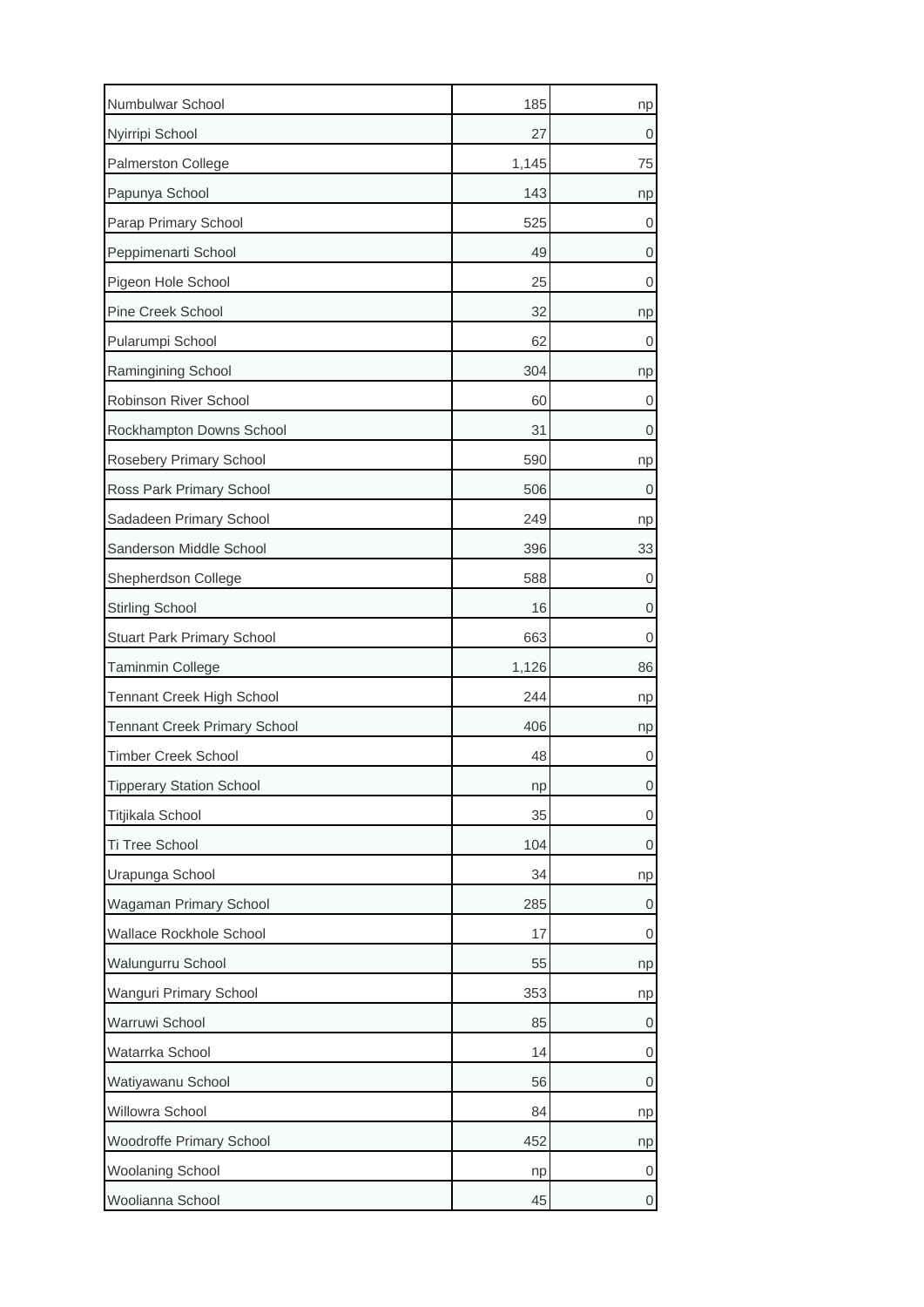| <b>Wugularr School</b>          | 135 | np |
|---------------------------------|-----|----|
| Wulagi Primary School           | 261 | np |
| <b>Yarralin School</b>          | 52  | np |
| <b>Yirrkala Homeland School</b> | 74  |    |
| Yirrkala School                 | 192 |    |
| Yuendumu School                 | 246 |    |
| <b>Yulara School</b>            | 56  |    |

1. The average enrolment number is the average enrolments of students over the reporting period. 2. Data in this report is sourced from the NT Department of Education's enrolment and attendance and behaviour data set.

3. Due to a change in processing, the data in the table below excludes 20 enrolments from Malak Re-engagement Centre (Tivendale) and 24 enrolments for Centralian Senior College (Owen Springs).

4. np = not publishable as enrolments are less than 12 and/or the number of students suspended is less than 12.

5. Data is current at the time of publication.

6. Data on suspensions is subject to change. This data should be considered indicative only.

7. Number of students suspended is the number of individual students that have been suspended. A student can be suspended more than once.